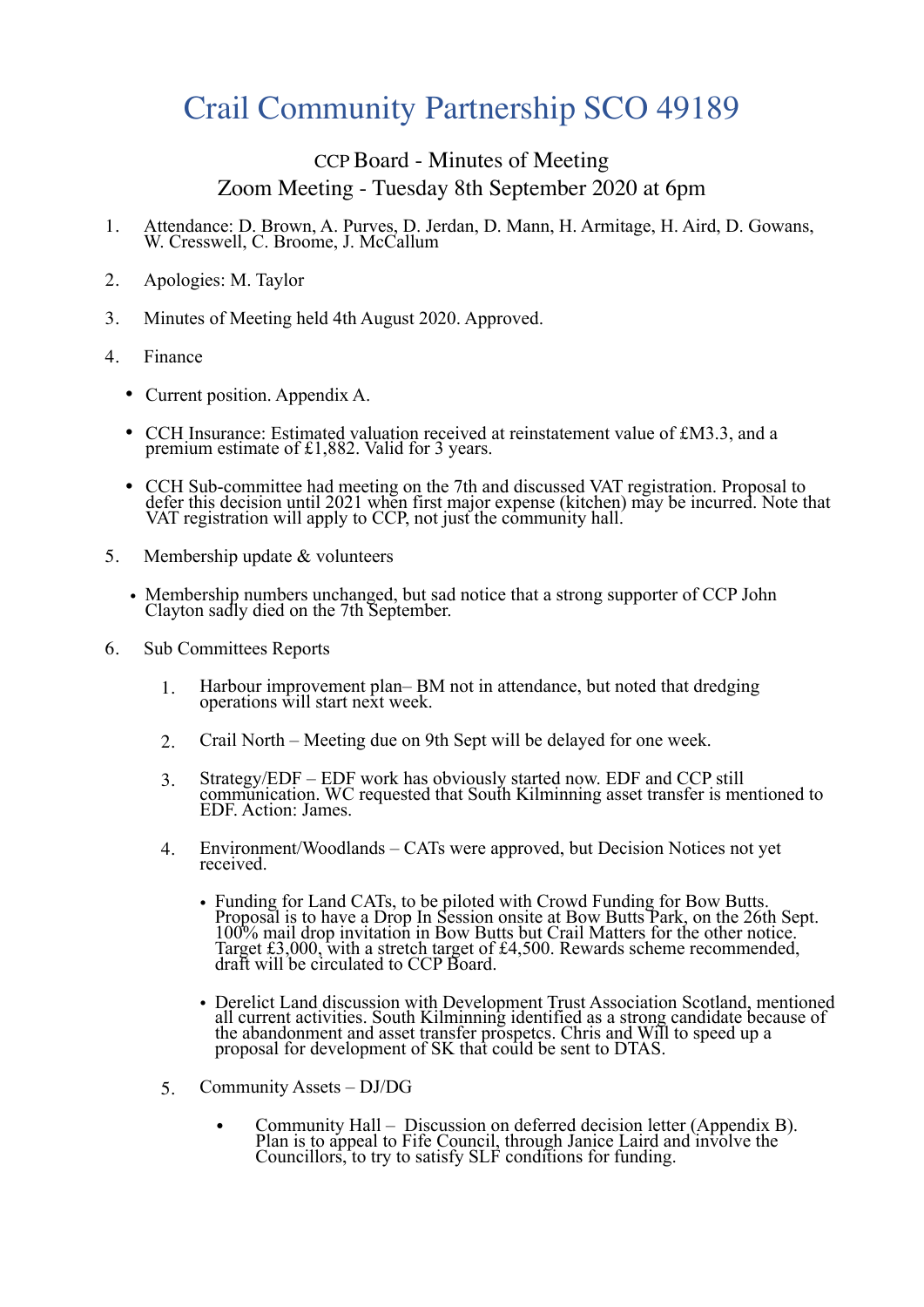- Further question about the SLF challenges of additional funding and cafes support. Proposal to gain letters of support from funds such as Ribbonfield, Helen Main, Craws Nest and Common Good. And Honey Pot and Harbour Cafe. The concept of the Community Cafe was really for the winter when cafes are closed some of the time, so is unlikely to impact the main tourism cafe activity.
- CCH Sub Committee Report: Appendix C.
- Denburn Wood from FC for CPS Deferred, as with CCH car park.
- West Braes Land; local community has been actively looking at whether the remaining land in and around the houses could be acquired from the developer. Developer has offered the land for free if community can cover the legal fees. CCP are being asked if they could become the owners. Do not have much detail at present. Seems to be very aligned with the aims of the Local Place Plan. Many issues would need to be aired and the community fully consulted. Agreement for CCP to remain engaged as this is explored further.
- 6. Business and Tourism Crail Food Trail, Food Festival meeting in one weeks time,
- 7. Website/Publicity –A question on whether we ask for renewal fees. Proposal is that we ask during the 4th quarter, for a commitment (and payment) for the following year's posting. Always needs news items for the Blog, to help increase the level of interest, as news items immediately increase volume,
- 8. AOCB
	- Victoria Gardens, Tom Hutchon has stated that he will not be preparing for Victoria Gardens next year. This probably needs to be a CCC (and CCP) initiative. Perhaps an opportunity to include the primary school. Major issues will be design, purchase and bringing the plants on in preparation for planting.
- 9. Next meeting Tuesday 6th October 2020 at 6pm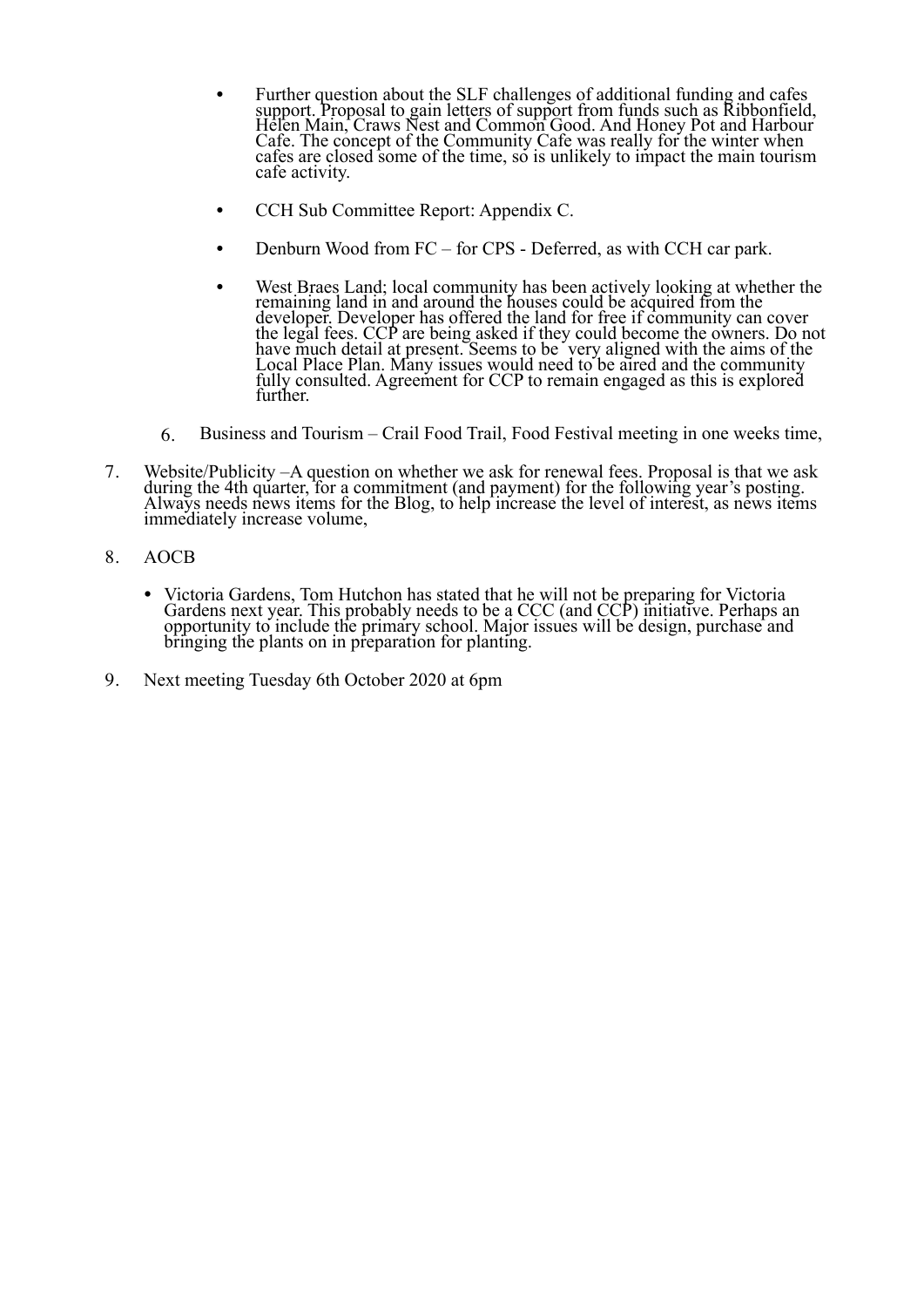Appendix A.

## **CRAIL COMMUNITY PARTNERSHIP**

| <b>RBS RECONCILIATION AS AT </b>             | 25th August 2020 |   |             |
|----------------------------------------------|------------------|---|-------------|
| <b>FIGURES FROM BANK STATEMENT</b>           |                  |   |             |
| Balance as at 25th August 2020               | £15,850.97       |   |             |
| ADD: To be lodged                            |                  | £ | 25.00       |
| <b>DEDUCT:</b> Non presented cheques and D/D |                  | £ | <b>Nil</b>  |
|                                              | Sub              |   | £15,875.97* |
| Restricted Funds (see below*)                | £ $9,612.40$     |   |             |
|                                              |                  |   |             |
| <b>Crail Info</b>                            |                  | £ | 520.00      |
| <b>Net Bank Position</b>                     |                  |   | £ 5,743.57  |

| Crail Common Good Fund – Approved | £23,520.00 |
|-----------------------------------|------------|
| Drawn to date                     | £23,520.00 |
| <b>Possible further draw down</b> | £ NIL      |

• **Includes £2,152.40 remaining from Crail Food Festival £3,000.00 to meet costs of survey and design plans in respect of the Community Hall and donation of £3,000 towards kitchen. Includes £670 grant to Wee Crailers from Fife Council Includes £490 (net) grant to Monday Meetings (Monday Club) from Fife Council Includes £3,300.00 grant from Awards for All (National Lottery for use by Monday Meetings only.** 

| <b>Scottish Land Fund Grant</b> | £8,424.00 |
|---------------------------------|-----------|
| Drawn to date                   | £8,424.00 |

**Prepared by Andrew Purves 1st September 2020**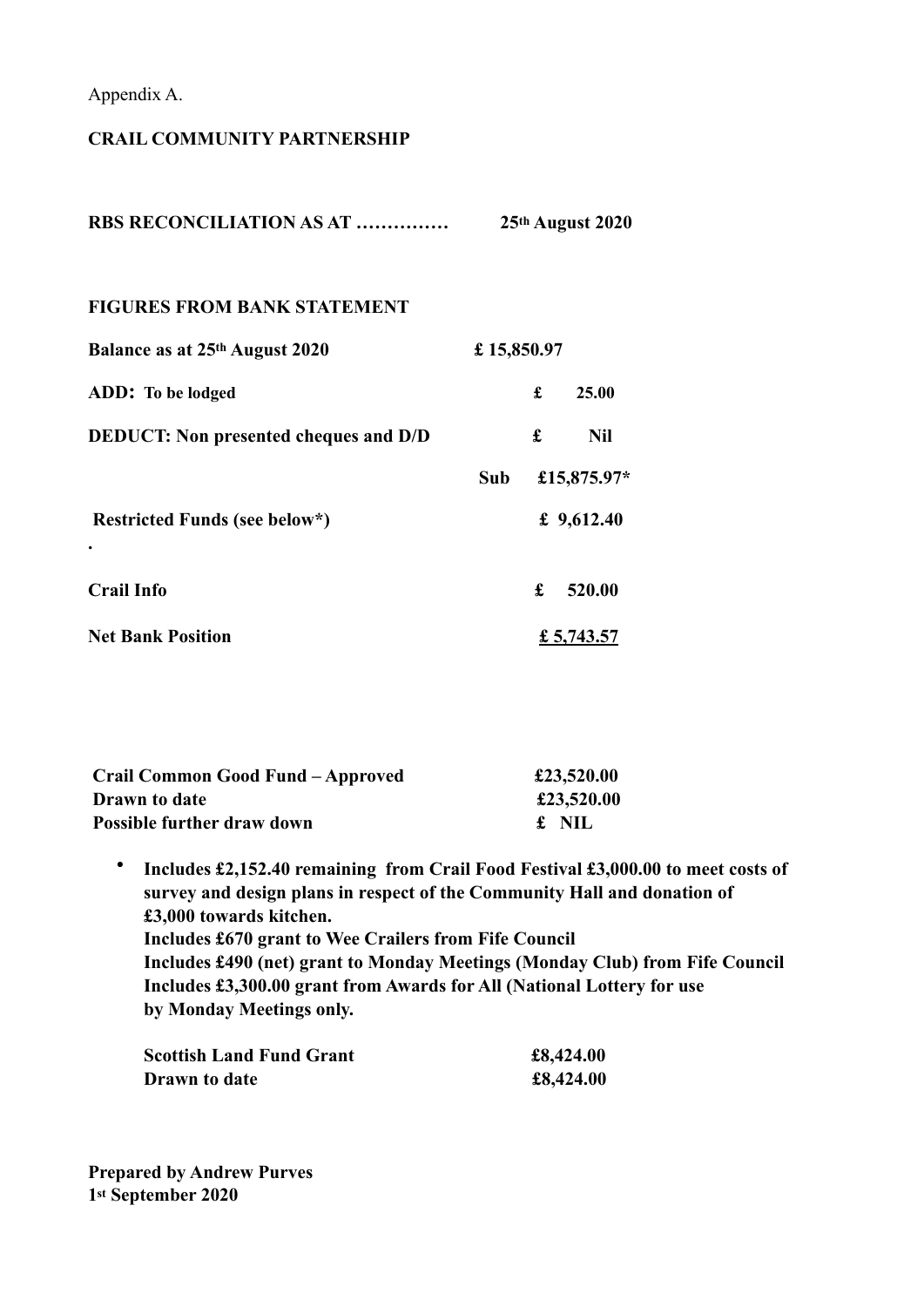Appendix B.

Dear Dennis

Project title: Transfer of Crail Community Hall from Fife Council to Crail Community Partnership Project number: 20138144

Scottish Land Fund Application for a grant

The Scottish Land Fund Committee carefully considered your application and have decided to defer your application for the next Committee meeting.

We appreciate the time and energy required to complete an application and recognise that you wish to understand the reasons why the application was deferred.

The Committee decided to defer your application because:

It was felt the project was relatively high risk as there are restrictive conditions within the Heads of Terms being offered so, negotiations may take some time and there is a risk you may not acquire by the end of this Scottish Land Fund. Further, your plans for funding should be stronger, and it should be clearer how this project will not displace other businesses.

To help you develop your application we recommend you have:

- Secured Head of Terms that meets with the Scottish Land Fund recommended conditions of no more than five years
- A stronger funding strategy for post-acquisition development over the phased 5-year plan with evidence of funders and amounts and an indication of initial discussions
- Consultation with other café businesses and letters of support where possible

If you could provide a revised application that addresses the above points that would strengthen you application at the next Committee.

I hope that this feedback is useful to your organisation. If there's anything I can help with please just let me know.

Kind regards

**Terry** 

Terry O'Neill Funding Officer